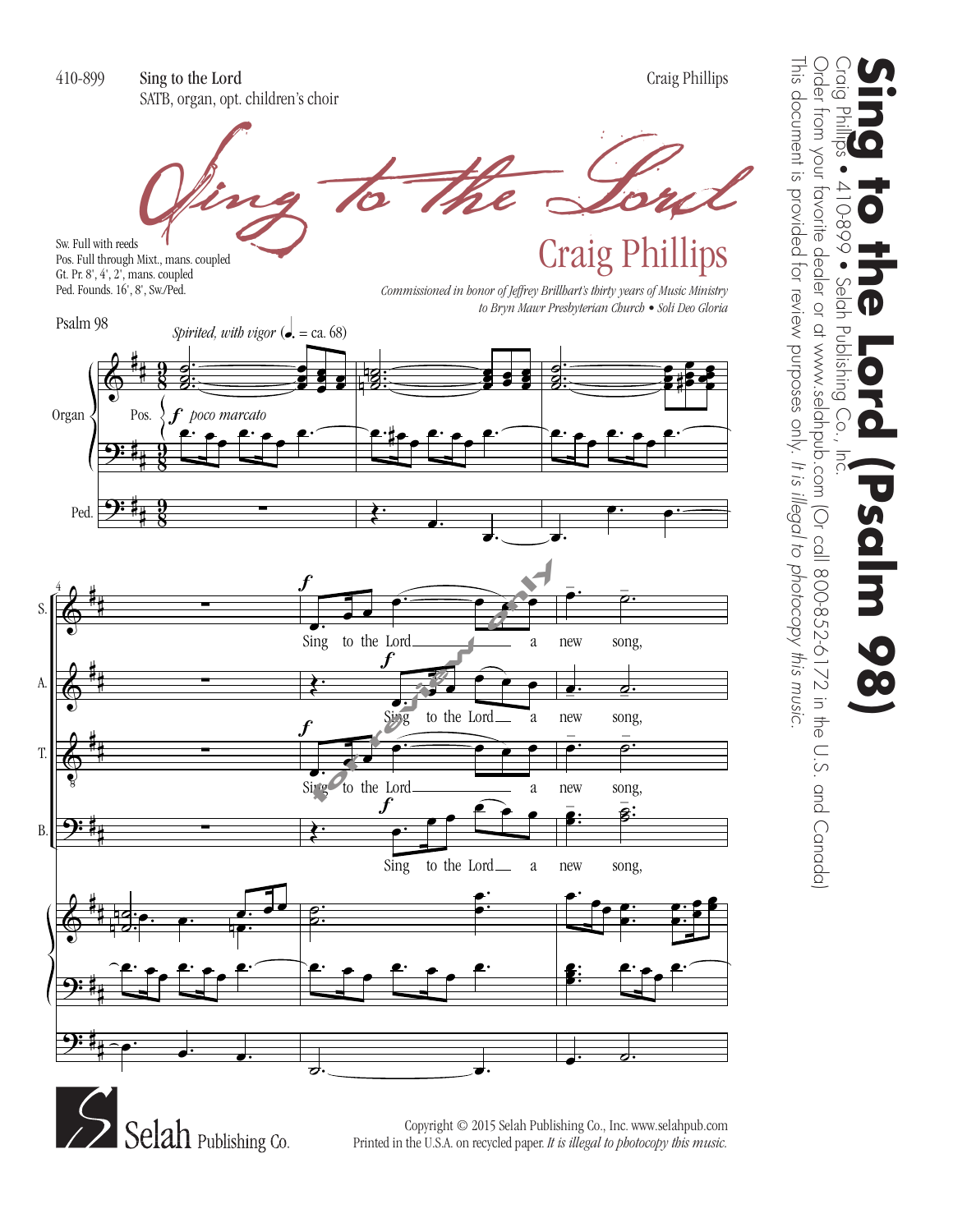Sing to the Lord (Psclinbishing Co., Inc. Order from your fovorite deder or at www.selahpub.com (Or call 800-852-6172 in the U.S. and Canada) Sing to the Lord (Psalm 98)<br>Craig Philips • 410-899 • Selah Publishing Co., Inc.



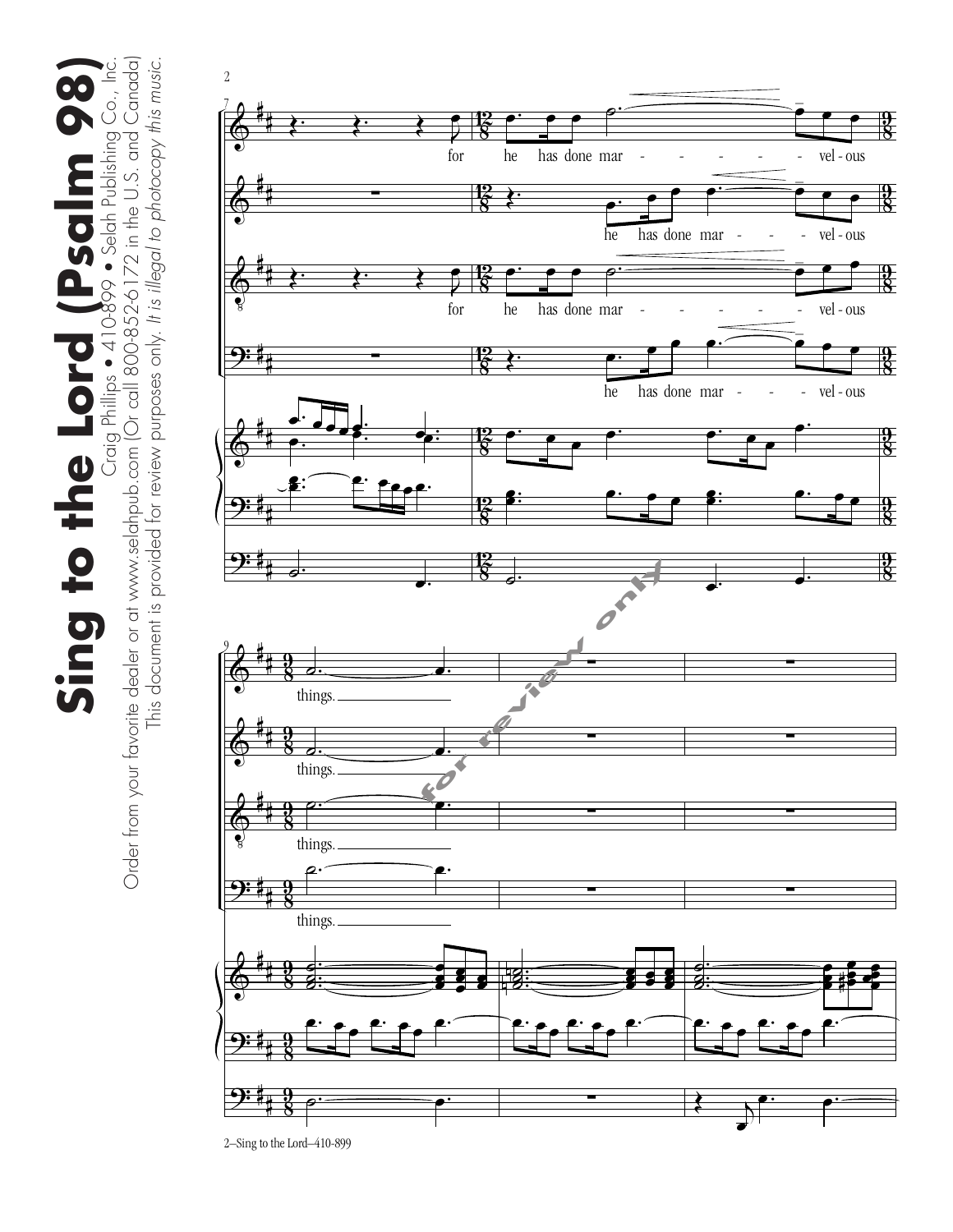

Order from your favorite dealer or at www.selahpub.com (Or call 800-852-6172 in the U.S. and Canada) Order from your favorite dealer or at www.selahpub.com (Or call 800-852-6172 in the U.S. and Canada) Craig Phill<br>Craig Phill **Sing to the Lord (Psalm 98)**<br>Craig Phillips • 410-899 • Selah Publishing Co., Inc. तु  $-668-017$ Selah Publishing Co.,  $\bullet$ salm 9 8

This document is provided for review purposes only.

This document is provided for review purposes only. It is illegal to photocopy this music.

410-899–Sing to the Lord–3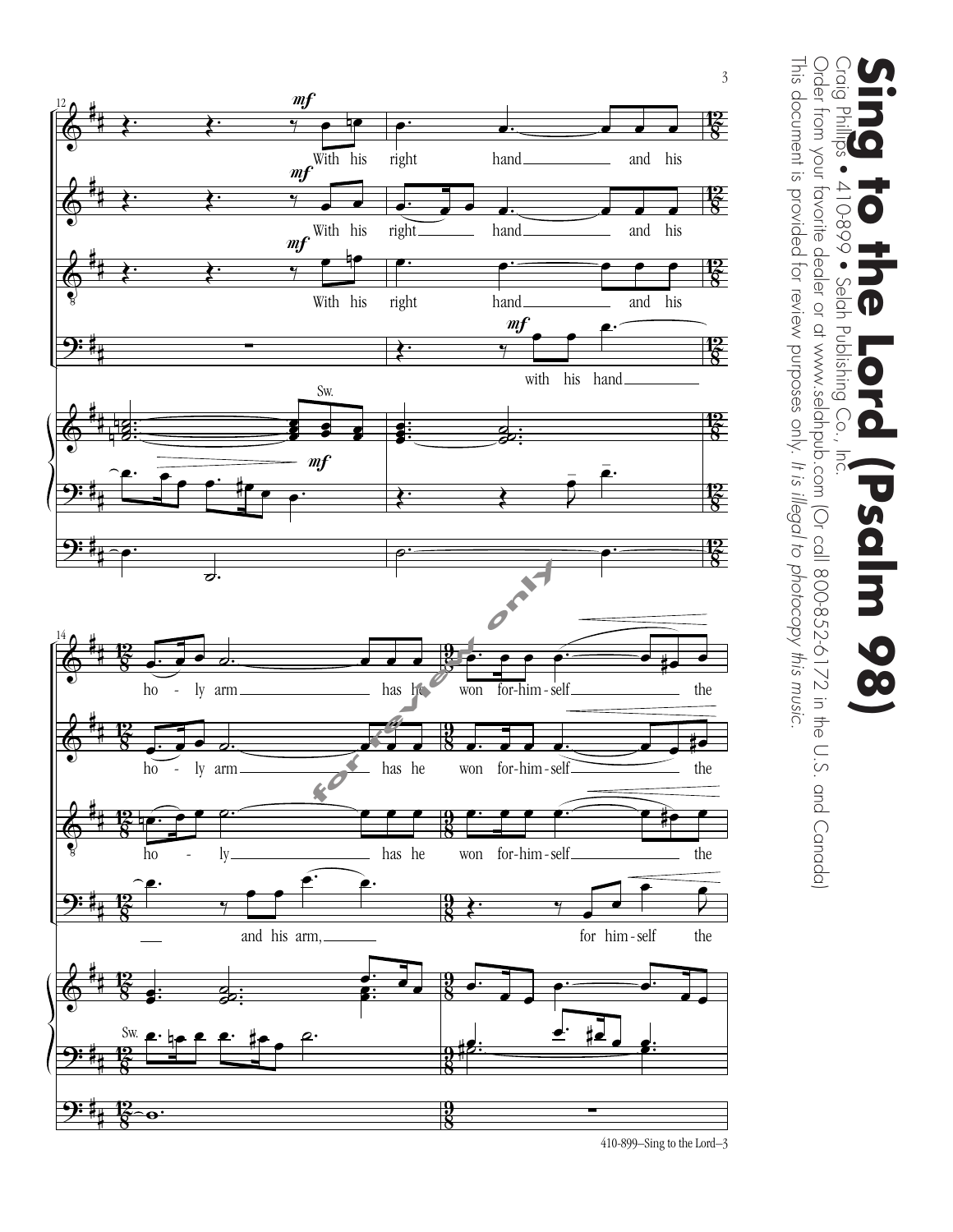Sing to the Lord (Psalm history 8)<br>Order from your favorite dealer or at www.selahopb.com (Or call 800-852-6172 in the U.S. and Canada) Order from your favorite dealer or at www.selahpub.com (Or call 800-852-6172 in the U.S. and Canada) Sing to the Lord (Psalm 98)<br>Craig Philips • 410-899 • Selah Publishing Co., Inc.

This document is provided for review purposes only. *It is illegal to photocopy this music.*

This document is provided for review purposes only. It is illegal to photocopy this music.

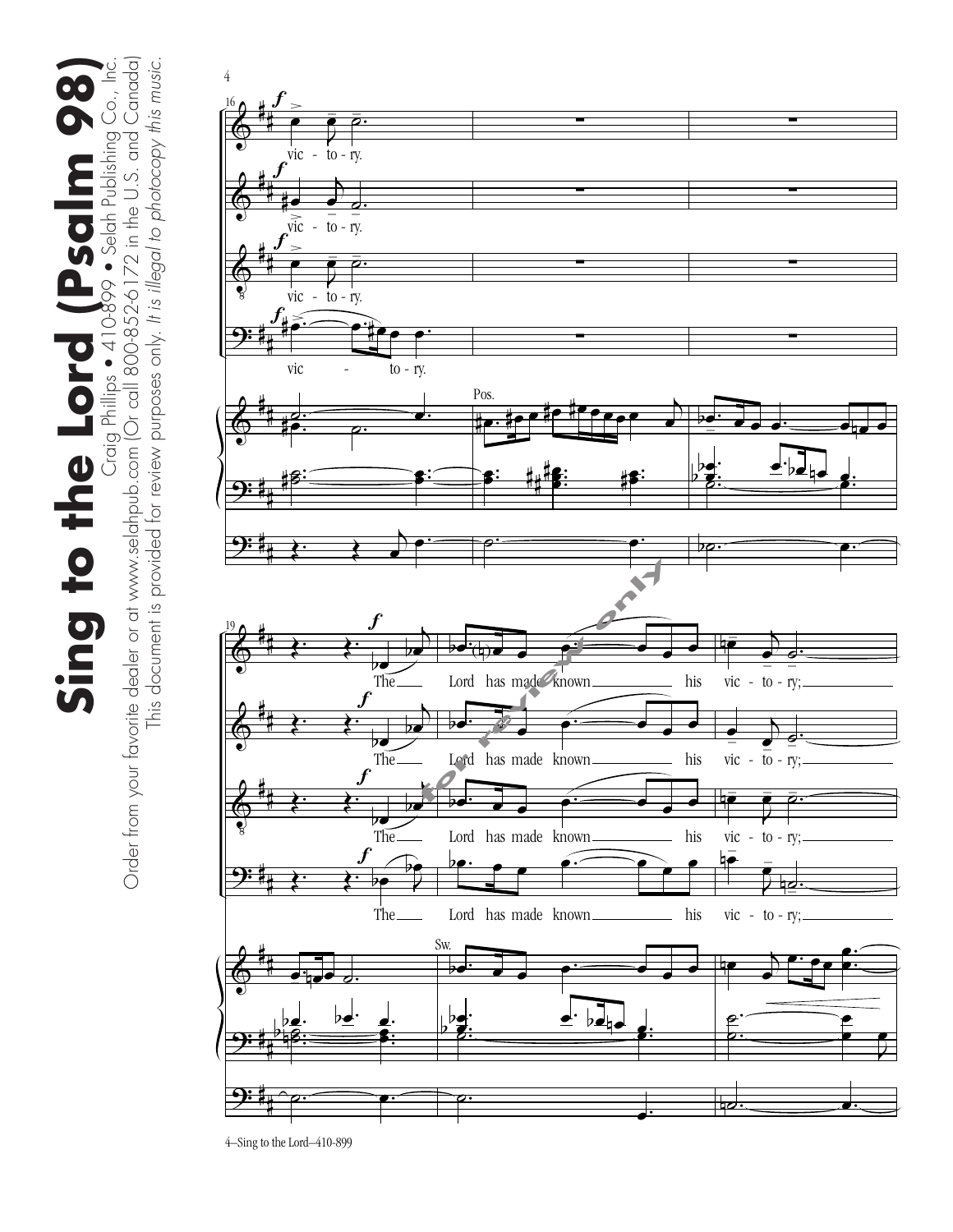

Craig Phill<br>Craig Phill Order from your favorite dealer or at www.selahpub.com (Or call 800-852-6172 in the U.S. and Canada) Order from your favorite dealer or at www.selahpub.com (Or call 800-852-6172 in the U.S. and Canada) **Sing to the Lord (Psalm 98)**<br>Craig Phillips • 410-899 • Selah Publishing Co., Inc. तु  $-668-017$ Selah Publishing Co.,  $\bullet$  $\overline{5}$  $\overline{\mathbf{U}}$ salm 98

This document is provided for review purposes only.

This document is provided for review purposes only. It is illegal to photocopy this music.

*It is illegal to photocopy this music.*

410-899–Sing to the Lord–5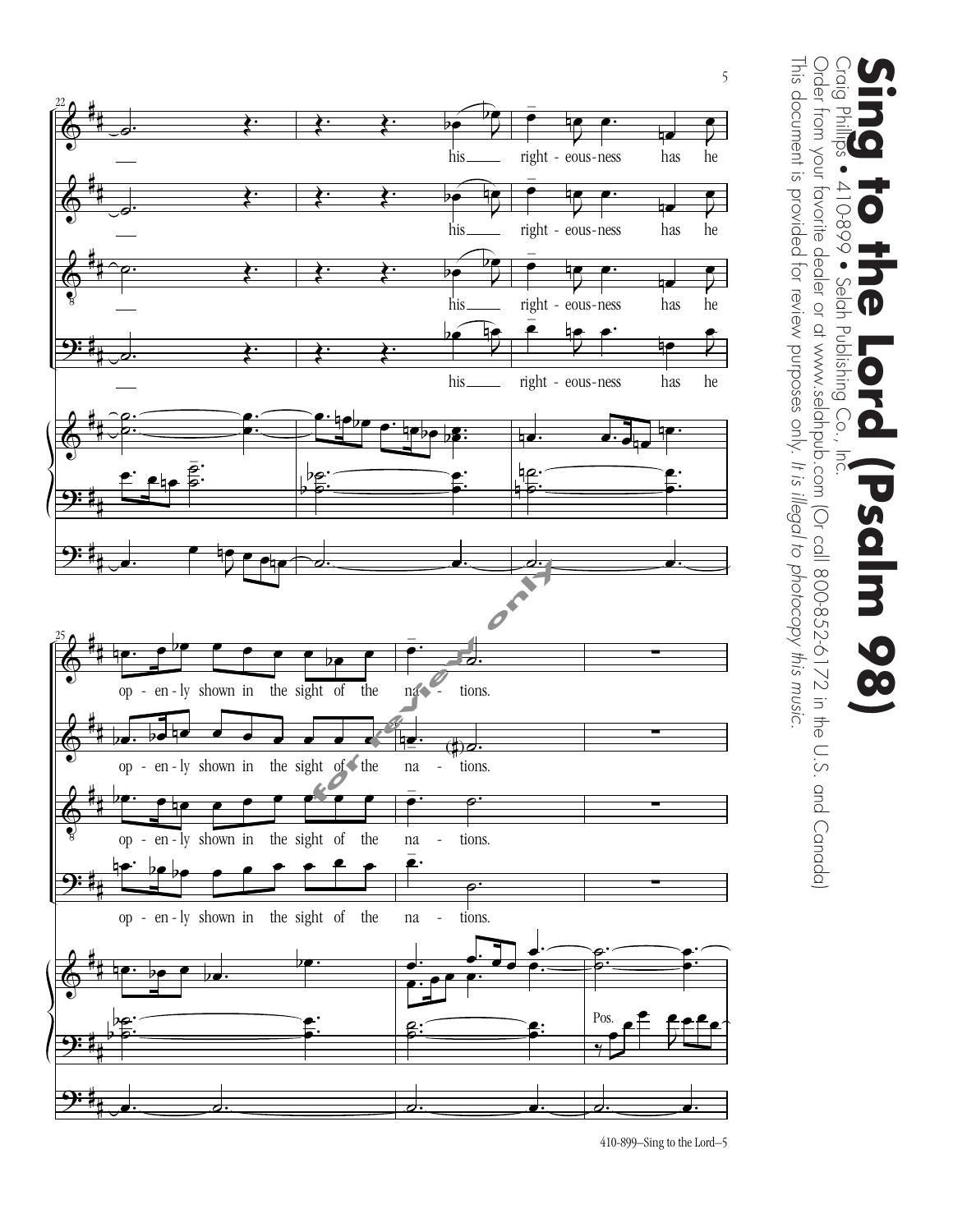Sing to the Lord (Psclinbishing Co., Inc.<br>Order from your favorite dealer or at www.selahopub.com (Or call 800-852-6172 in the U.S. and Canada) Sing to the Lord (Psalm 98)<br>Craig Philips • 410-899 • Selah Publishing Co., Inc.

Order from your favorite dealer or at www.selahpub.com (Or call 800-852-6172 in the U.S. and Canada) This document is provided for review purposes only. It is illegal to photocopy this music. This document is provided for review purposes only. *It is illegal to photocopy this music.*

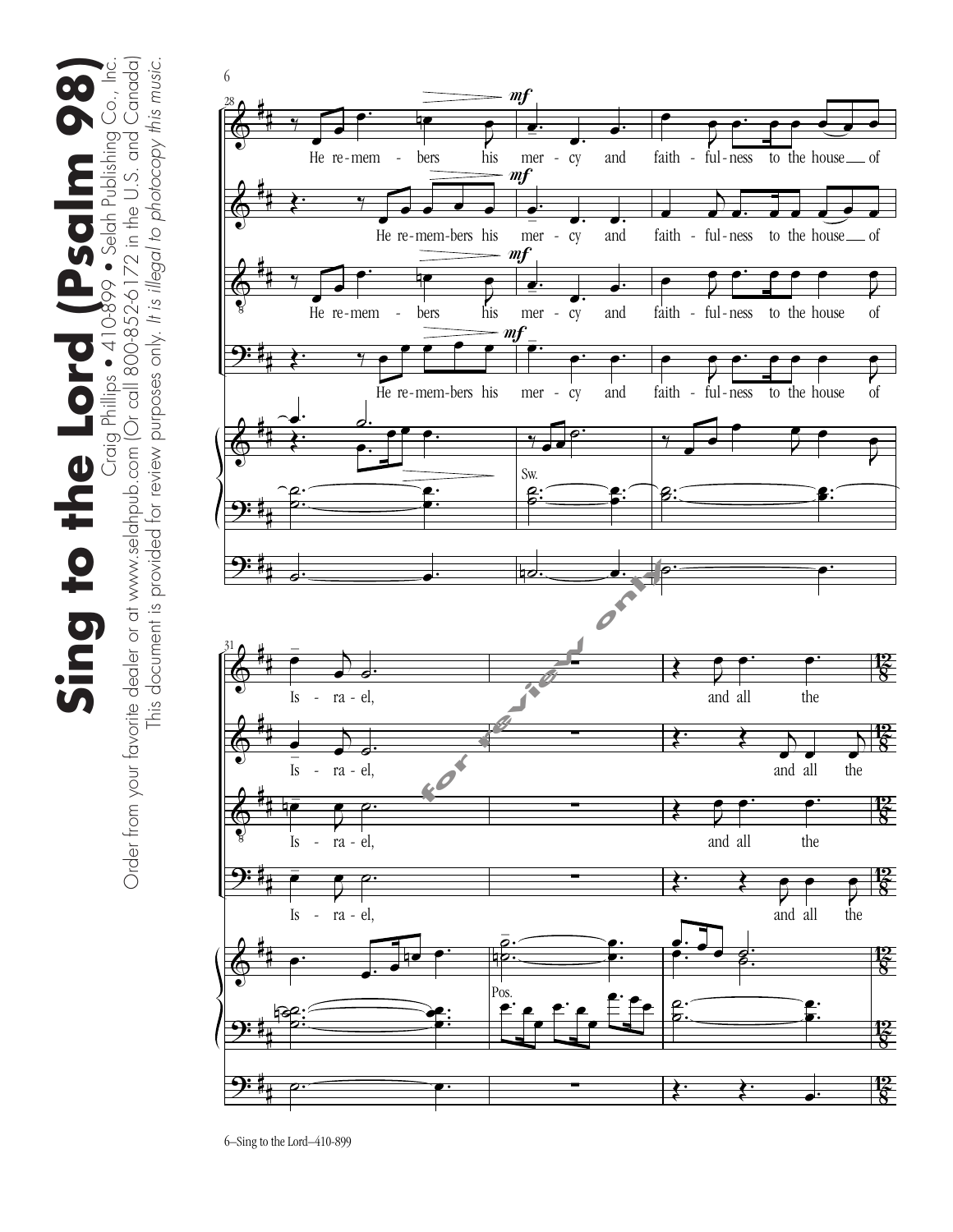

Craig Phill<br>Craig Phill Order from your favorite dealer or at www.selahpub.com (Or call 800-852-6172 in the U.S. and Canada) **Sing to the Lord (Psalm 98)**<br>Craig Phillips • 410-899 • Selah Publishing Co., Inc. ģ  $-668-017$ Selah Publishing Co.,  $\bullet$  $\bullet$  $rac{1}{2}$  $\bullet$ salm 98

This document is provided for review purposes only.

This document is provided for review purposes only. It is illegal to photocopy this music.

Order from your favorite dealer or at www.selahpub.com (Or call 800-852-6172 in the U.S. and Canada)

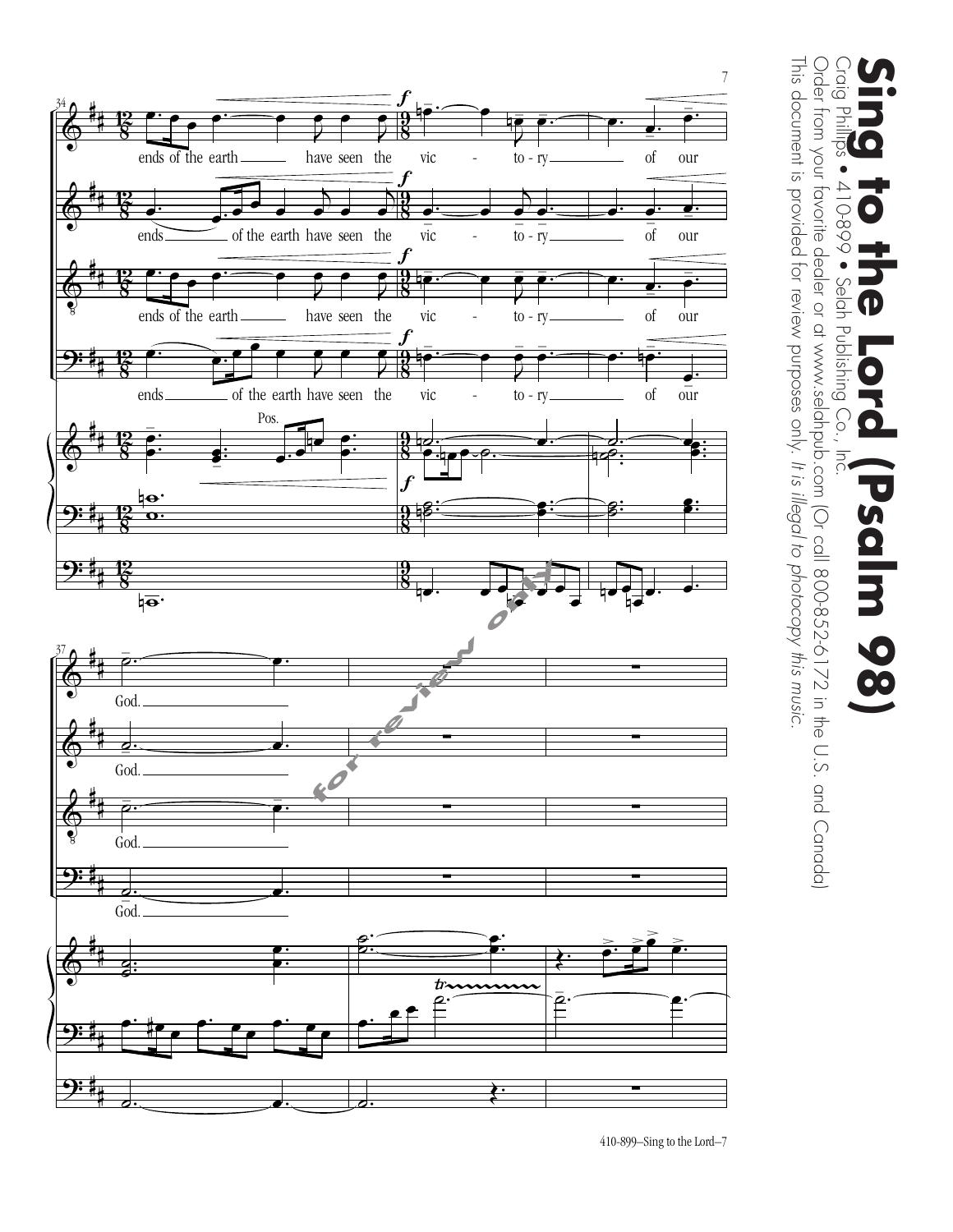Sing to the Lord (Psclinbishing Co., Inc.<br>Order from your favorite dealer or at www.selahopub.com (Or call 800-852-6172 in the U.S. and Canada) Order from your favorite dealer or at www.selahpub.com (Or call 800-852-6172 in the U.S. and Canada) Sing to the Lord (Psalm 98)<br>Craig Philips • 410-899 • Selah Publishing Co., Inc. This document is provided for review purposes only. *It is illegal to photocopy this music.* This document is provided for review purposes only. It is illegal to photocopy this music

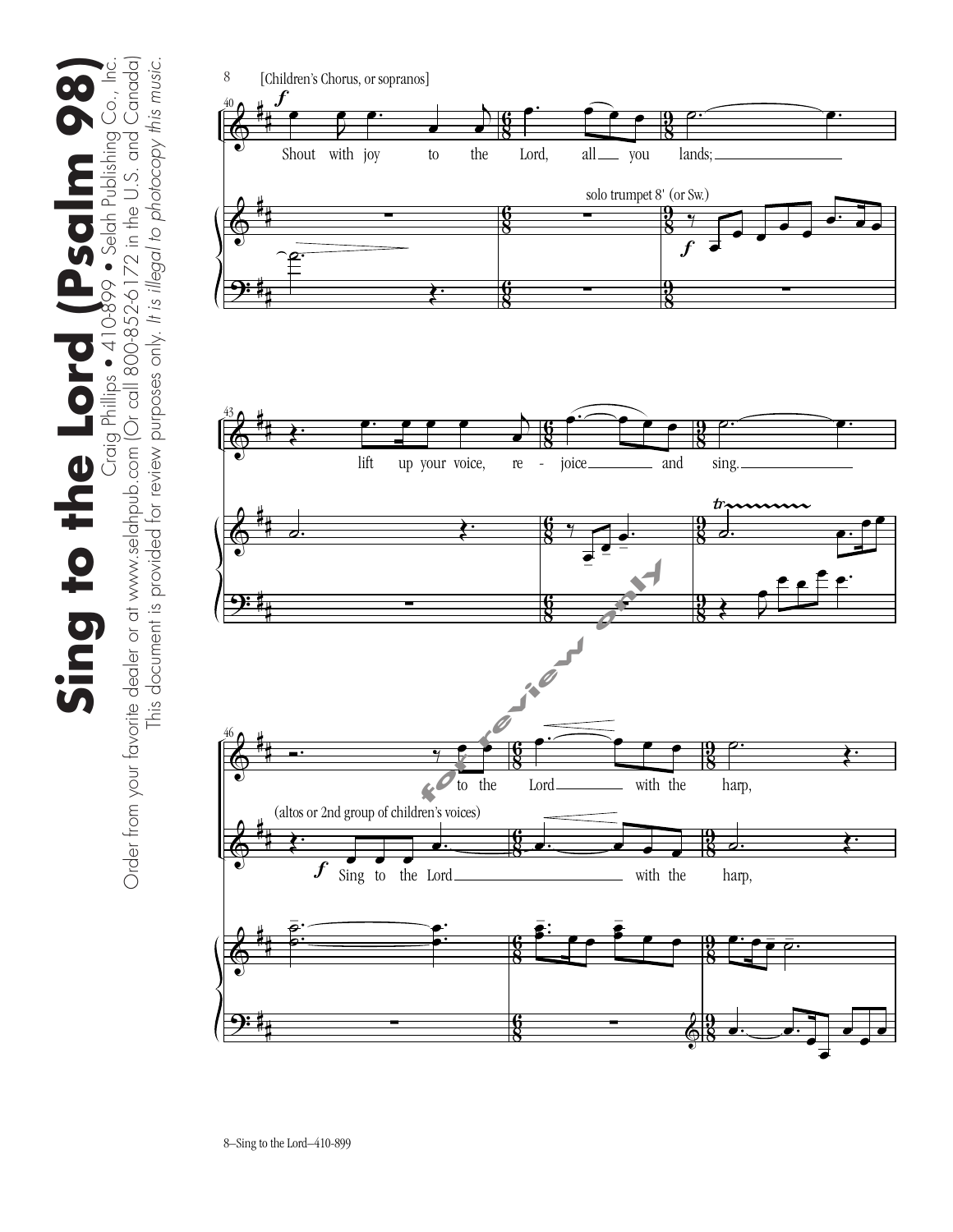

Order from your favorite dealer or at www.selahpub.com (Or call 800-852-6172 in the U.S. and Canada) Order from your favorite dealer or at www.selahpub.com (Or call 800-852-6172 in the U.S. and Canada) Craig Phill<br>Craig Phill **Sing to the Lord (Psalm 98)**<br>Craig Phillips • 410-899 • Selah Publishing Co., Inc. तु 410-899 • Selah Publishing Co.,  $\bullet$ DU  $\bullet$ salm 9  $\overline{\textbf{0}}$ 

This document is provided for review purposes only.

This document is provided for review purposes only. It is illegal to photocopy this music.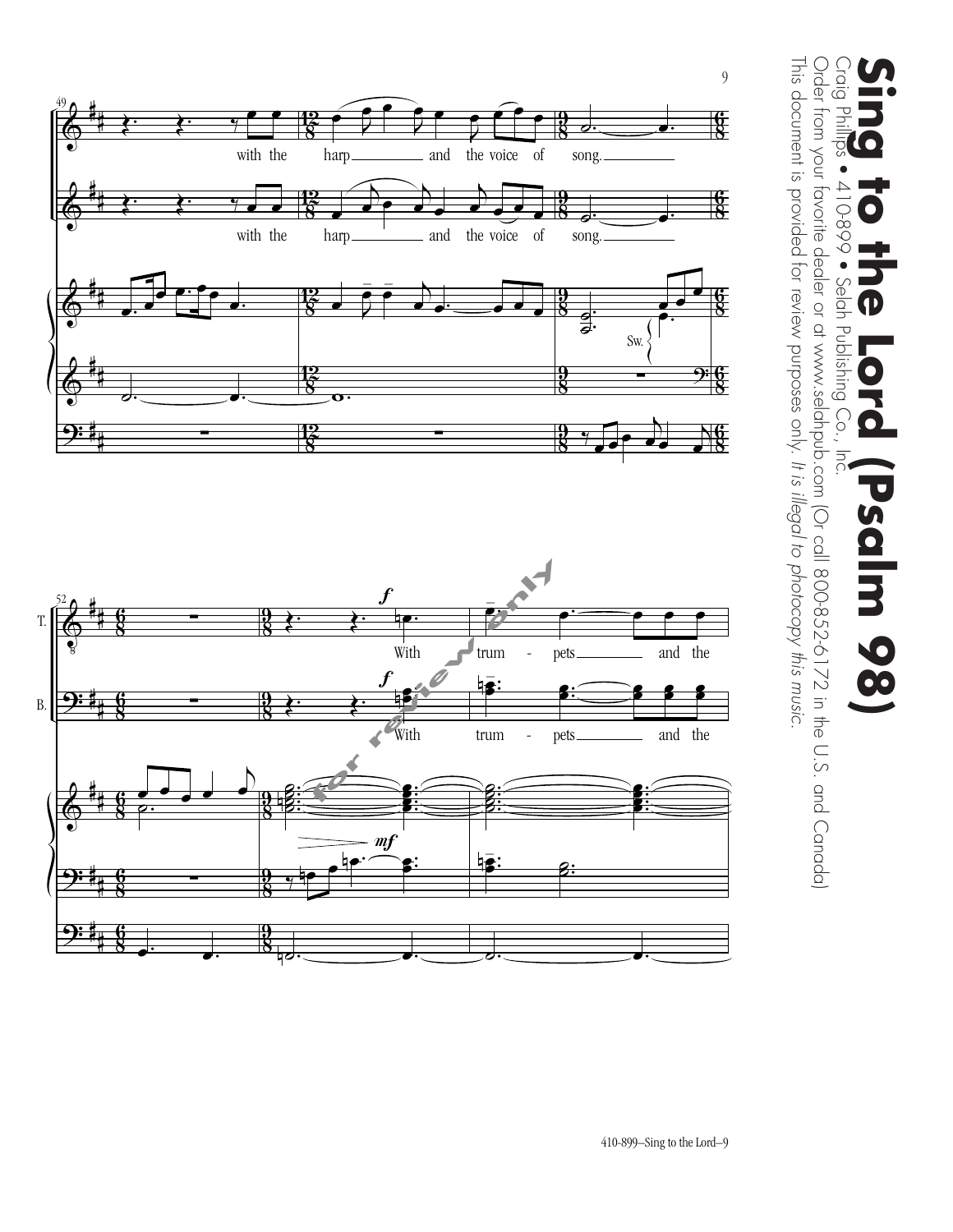Sing to the Lord (Psalm 98)<br>Craig Philips • 410-899 • Selah Publishing Co., Inc. Sing to the Lord (Psalm 98

Craig Phillips ● 410899 ● Selah Publishing Co., Inc.<br>Order from your favorite dealer or at www.selahpub.com (Or call 800-852-6172 in the U.S. and Canada) Order from your favorite dealer or at www.selahpub.com (Or call 800-852-6172 in the U.S. and Canada) This document is provided for review purposes only. It is illegal to photocopy this music. This document is provided for review purposes only. *It is illegal to photocopy this music.*

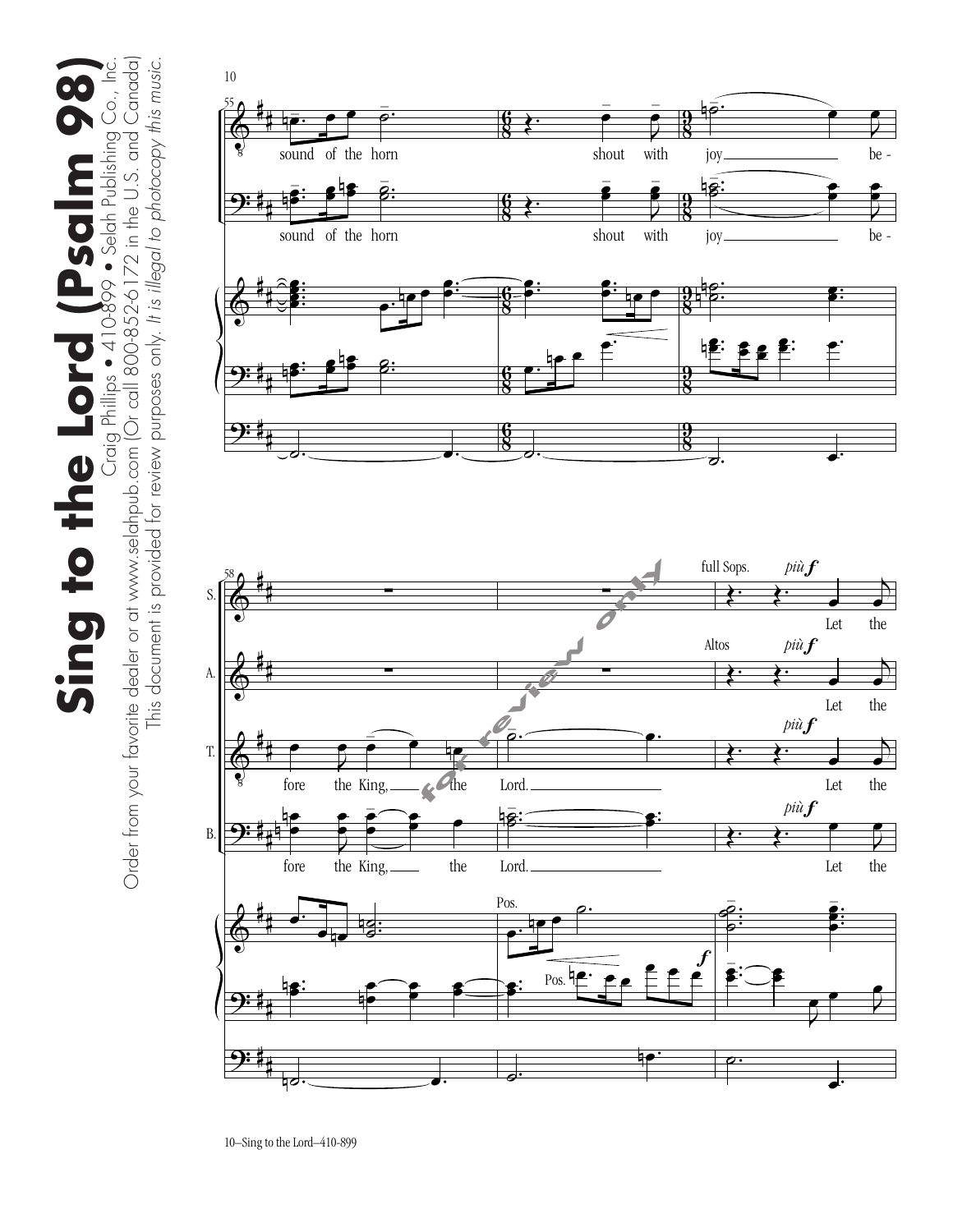

Order from your favorite dealer or at www.selahpub.com (Or call 800-852-6172 in the U.S. and Canada) Order from your favorite dealer or at www.selahpub.com (Or call 800-852-6172 in the U.S. and Canada) Craig Phill<br>Craig Phill **Sing to the Lord (Psalm 98)**<br>Craig Phillips • 410-899 • Selah Publishing Co., Inc.  $\overline{S}$  $-668-017$ Selah Publishing Co.,  $\bullet$  $\bullet$ DU  $\bullet$ salm 9 8

This document is provided for review purposes only.

This document is provided for review purposes only. It is illegal to photocopy this music.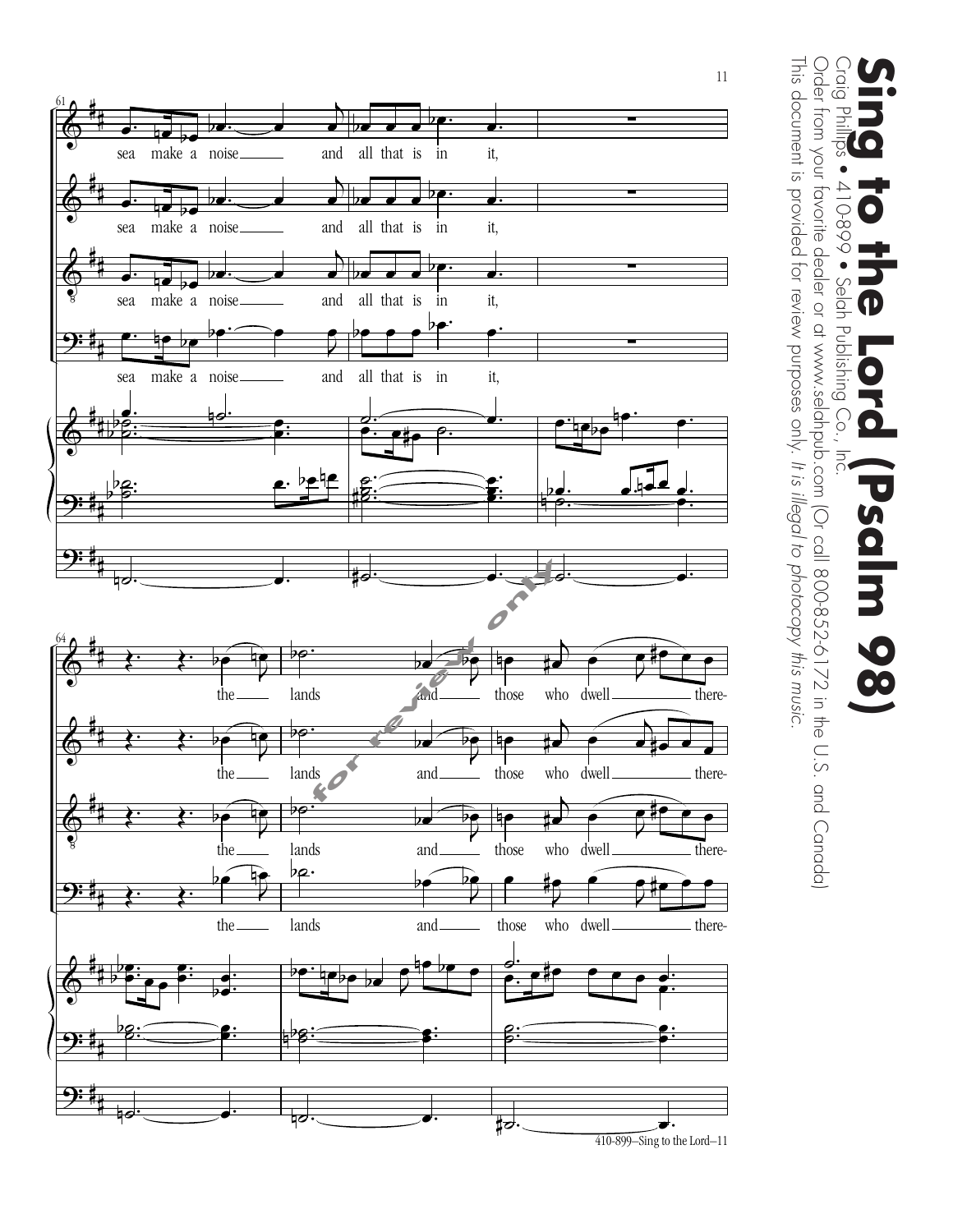Sing to the Lord (Psclinbishing Co., Inc. Order from your fovorite deder or at www.selahpub.com (Or call 800-852-6172 in the U.S. and Canada) Sing to the Lord (Psalm 98)<br>Craig Philips • 410-899 • Selah Publishing Co., Inc.

Order from your favorite dealer or at www.selahpub.com (Or call 800-852-6172 in the U.S. and Canada) This document is provided for review purposes only. It is illegal to photocopy this music. This document is provided for review purposes only. *It is illegal to photocopy this music.*

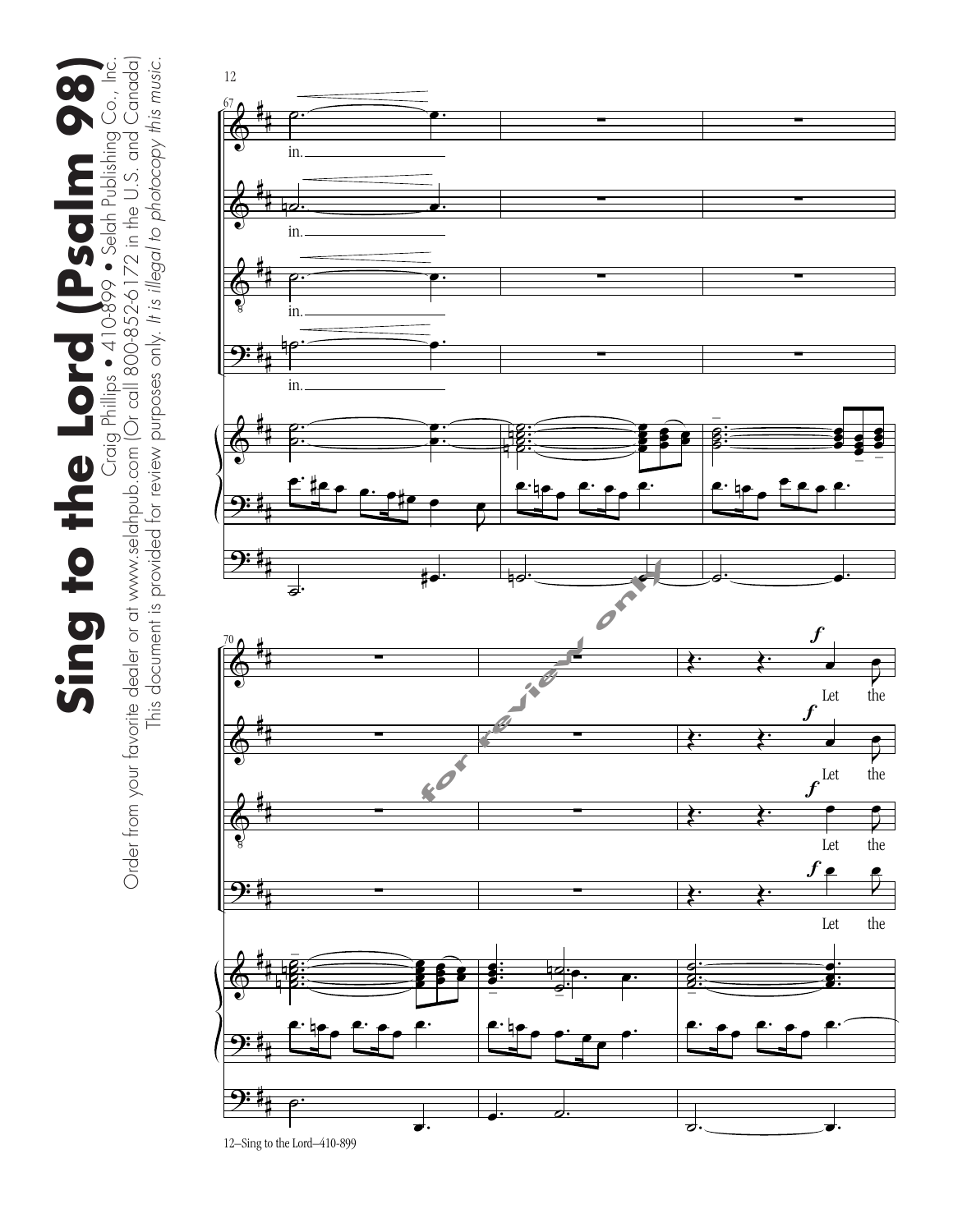

Order from your favorite dealer or at www.selahpub.com (Or call 800-852-6172 in the U.S. and Canada) Craig Phill<br>Craig Phill **Sing to the Lord (Psalm 98)**<br>Craig Phillips • 410-899 • Selah Publishing Co., Inc. ਹੁ  $-668-017$ Selah Publishing Co.,  $\blacksquare$ salm 9 8

This document is provided for review purposes only.

This document is provided for review purposes only. It is illegal to photocopy this music.

Order from your favorite dealer or at www.selahpub.com (Or call 800-852-6172 in the U.S. and Canada)

*It is illegal to photocopy this music.*

410-899–Sing to the Lord–13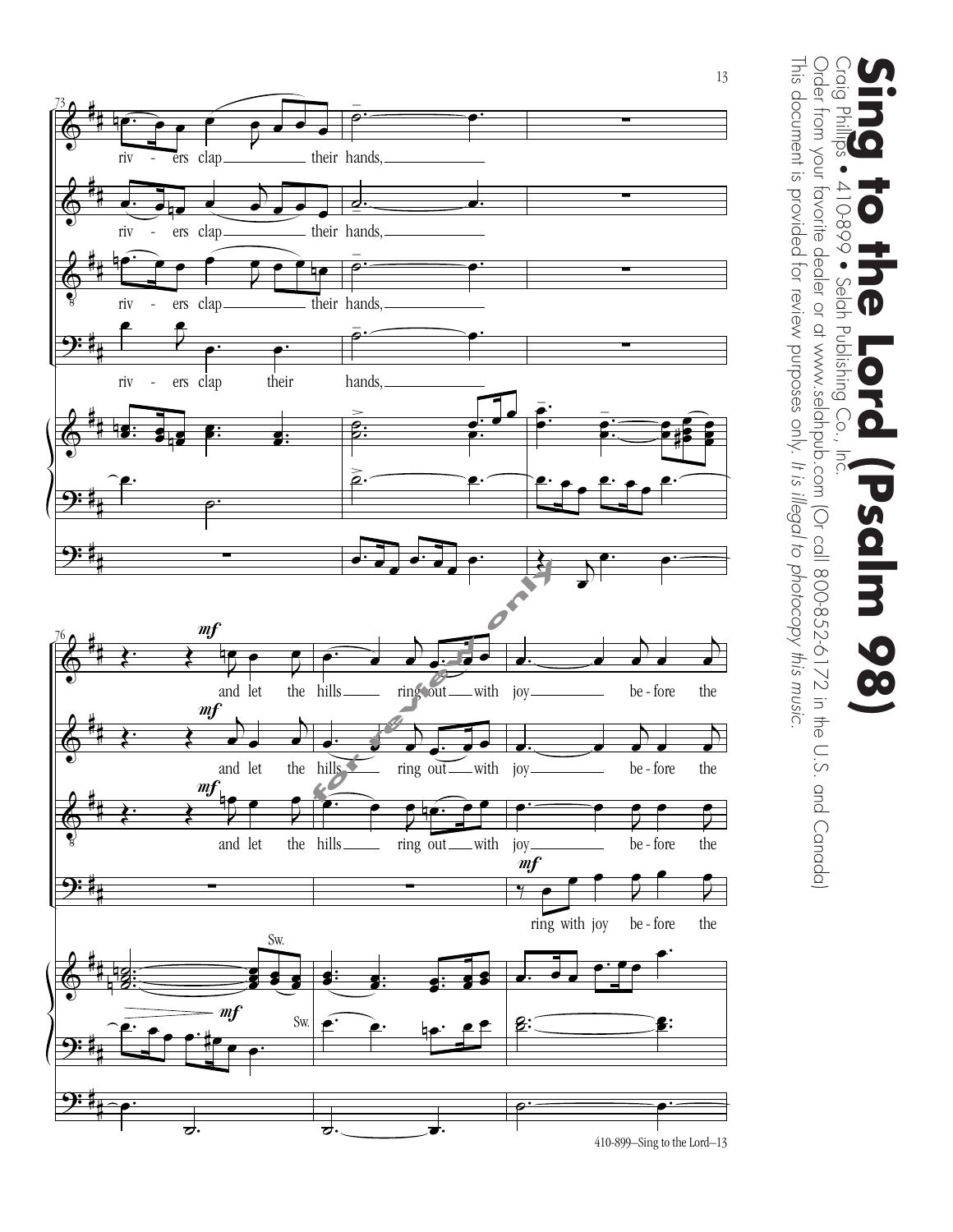Sing to the Lord (Psclinbishing Co., Inc. Order from your fovorite deder or at www.selahpub.com (Or call 800-852-6172 in the U.S. and Canada) Sing to the Lord (Psalm 98)<br>Craig Philips • 410-899 • Selah Publishing Co., Inc.

Order from your favorite dealer or at www.selahpub.com (Or call 800-852-6172 in the U.S. and Canada) This document is provided for review purposes only. It is illegal to photocopy this music. This document is provided for review purposes only. *It is illegal to photocopy this music.*

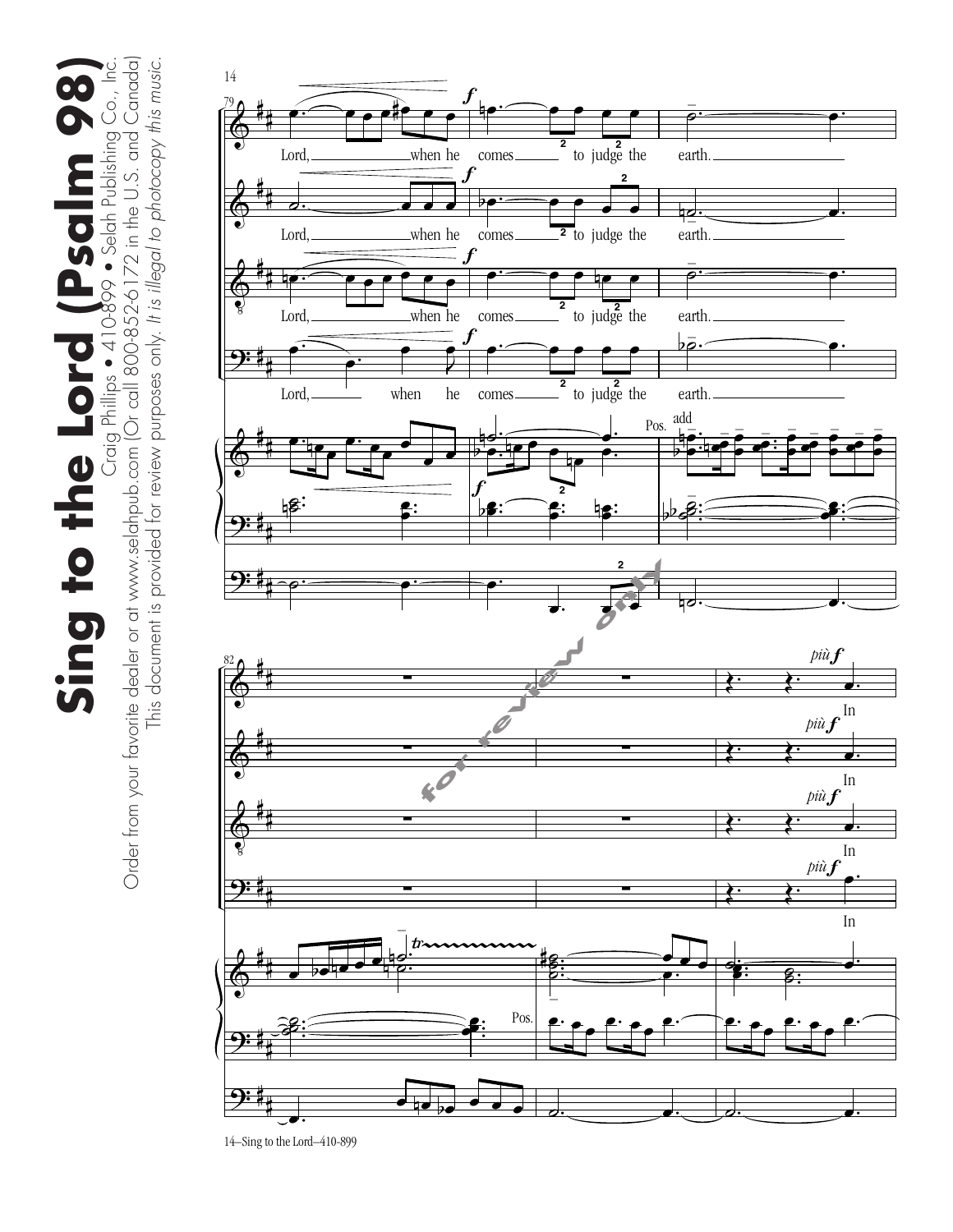

Craig Philli<br>Craig Philli Order from your favorite dealer or at www.selahpub.com (Or call 800-852-6172 in the U.S. and Canada) Order from your favorite dealer or at www.selahpub.com (Or call 800-852-6172 in the U.S. and Canada) **Sing to the Lord (Psalm 98)**<br>Craig Phillips • 410-899 • Selah Publishing Co., Inc. ģ  $-668-017$ Selah Publishing  $\bullet$  $\bigcirc$  $\overline{5}$  $\bullet$ salm 9  $\overline{\textbf{0}}$ 

This document is provided for review purposes only.

This document is provided for review purposes only. It is illegal to photocopy this music.

*It is illegal to photocopy this music.*

410-899–Sing to the Lord–15